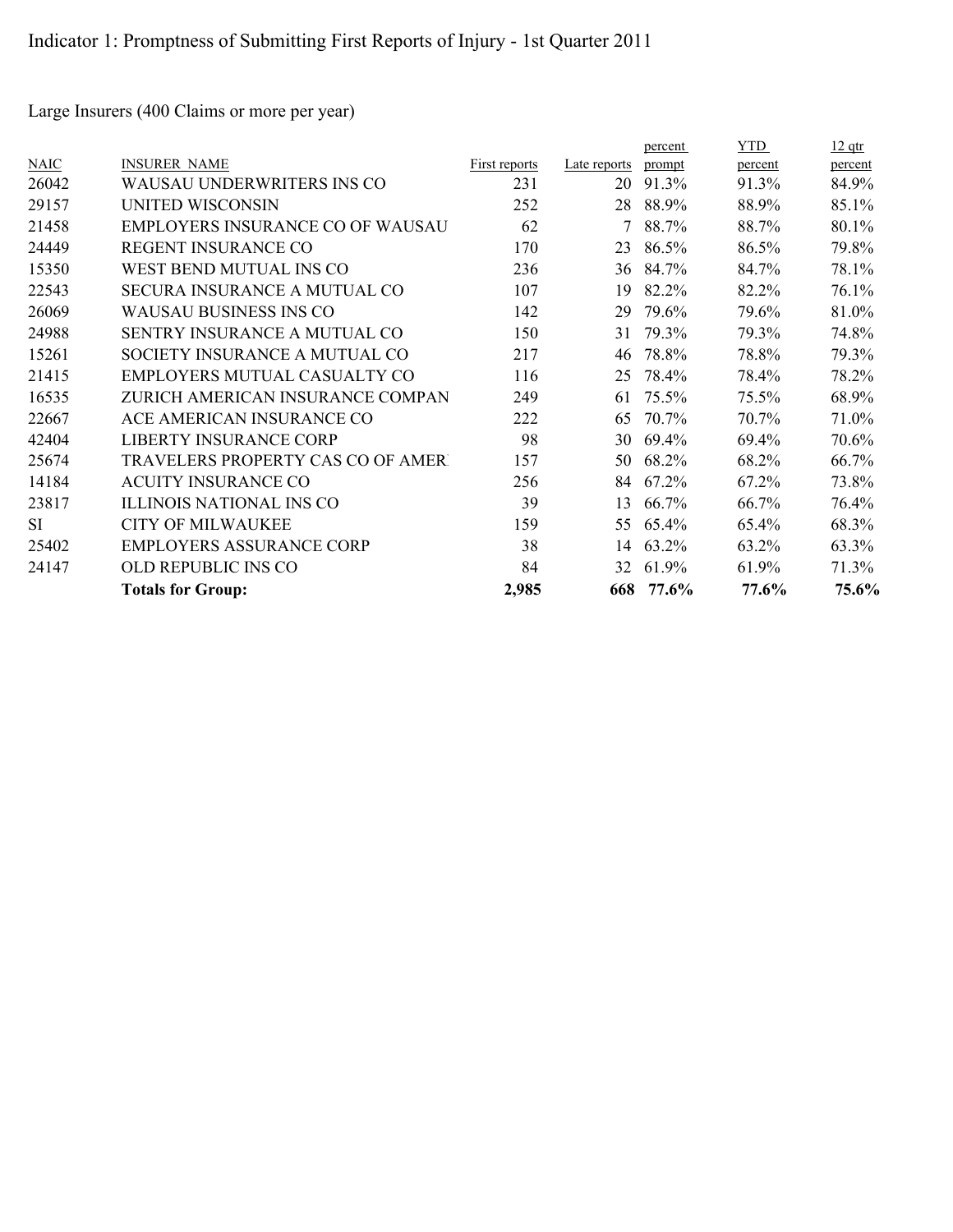Medium Size Insurers (65 -399 Claims or more per year)

|             |                                      |               |                | percent  | <b>YTD</b> | $12$ qtr |
|-------------|--------------------------------------|---------------|----------------|----------|------------|----------|
| <b>NAIC</b> | <b>INSURER NAME</b>                  | First reports | Late reports   | prompt   | percent    | percent  |
| 13935       | FEDERATED MUTUAL INS CO              | 10            | $\theta$       | 100.0%   | 100.0%     | 89.6%    |
| SI          | <b>TARGET CORP (STORES)</b>          | 7             | $\theta$       | 100.0%   | 100.0%     | 79.5%    |
| 11527       | LEAGUE OF WIS MUNICIPALITIES MUTUA   | 39            | $\overline{2}$ | 94.9%    | 94.9%      | 88.3%    |
| SI          | NEWPAGE WISCONSIN SYSTEM INC         | 13            | 1              | 92.3%    | 92.3%      | 88.6%    |
| 19410       | COMMERCE & INDUSTRY INS CO           | 38            | 3              | 92.1%    | 92.1%      | 78.0%    |
| SI          | SCHNEIDER NATIONAL CARRIERS INC      | 12            |                | 91.7%    | 91.7%      | 77.2%    |
| 35386       | FIDELITY & GUARANTY INS CO           | 24            | 2              | 91.7%    | 91.7%      | 71.7%    |
| 10998       | MICHIGAN COMMERICAL INS MUTUAL       | 34            | $\overline{3}$ | 91.2%    | 91.2%      | 77.3%    |
| 20508       | <b>VALLEY FORGE INS CO</b>           | 41            | 4              | 90.2%    | 90.2%      | 82.7%    |
| 21407       | <b>EMCASCO INSURANCE CO</b>          | 71            | 7              | 90.1%    | 90.1%      | 80.9%    |
| 19950       | WILSON MUTUAL INS CO                 | 100           | 10             | 90.0%    | 90.0%      | 78.8%    |
| 23043       | LIBERTY MUTUAL INS CO                | 36            | $\overline{4}$ | 88.9%    | 88.9%      | 77.0%    |
| 14176       | HASTINGS MUTUAL INS CO               | 17            | 2              | 88.2%    | 88.2%      | 75.8%    |
| 31003       | TRI STATE INS CO OF MN               | 34            | 4              | 88.2%    | 88.2%      | 74.4%    |
| 11374       | <b>SFM MUTUAL INS CO</b>             | 57            | 7              | 87.7%    | 87.7%      | 87.1%    |
| 24830       | CITIES & VILLAGES MUTUAL INS CO      | 24            | 3              | 87.5%    | 87.5%      | 77.7%    |
| 23035       | LIBERTY MUTUAL FIRE INS CO           | 38            | 5              | 86.8%    | 86.8%      | 72.3%    |
| 11371       | GREAT WEST CASUALTY CO               | 22            | 3              | 86.4%    | 86.4%      | 88.1%    |
| 26425       | WAUSAU GENERAL INS CO                | 28            | $\overline{4}$ | 85.7%    | 85.7%      | 78.0%    |
| SI          | <b>KOHLER CO</b>                     | 18            | 3              | 83.3%    | 83.3%      | 68.0%    |
| 14303       | <b>INTEGRITY MUTUAL INS CO</b>       | 42            | 7              | 83.3%    | 83.3%      | 82.9%    |
| 22659       | <b>INDIANA INSURANCE CO</b>          | 53            | 9              | 83.0%    | 83.0%      | 67.2%    |
| SI          | UW-SYSTEM ADMINISTRATION             | 44            | 8              | 81.8%    | 81.8%      | 63.3%    |
| 10804       | CONTINENTAL WESTERN INS CO           | 22            | 4              | 81.8%    | 81.8%      | 65.3%    |
| 15091       | RURAL MUTUAL INS CO                  | 70            | 13             | 81.4%    | 81.4%      | 74.3%    |
| SI          | DEPT OF ADMINISTRATION               | 93            | 18             | 80.6%    | 80.6%      | 82.4%    |
| 29459       | TWIN CITY FIRE INS CO                | 54            | 11             | 79.6%    | 79.6%      | 76.9%    |
| 23434       | MIDDLESEX INSURANCE CO               | 34            | 7              | 79.4%    | 79.4%      | 72.8%    |
| 15377       | WESTERN NATIONAL MUTUAL INS CO       | 37            | 8              | 78.4%    | 78.4%      | 82.4%    |
| 19275       | AMERICAN FAMILY MUTUAL INS CO        | 35            | 8              | 77.1%    | 77.1%      | 73.7%    |
| 10677       | CINCINNATI INSURANCE CO THE          | 42            | 10             | 76.2%    | 76.2%      | 74.1%    |
| 19445       | NATIONAL UNION FIRE INS CO OF PITTSB | 29            |                | 7 75.9%  | 75.9%      | 78.4%    |
| 28460       | SENTRY CASUALTY CO                   | 284           |                | 69 75.7% | 75.7%      | 78.9%    |
| SI          | <b>CITY OF MADISON</b>               | 37            |                | 9 75.7%  | 75.7%      | 61.3%    |
| 37885       | XL SPECIALTY INSURANCE COMPANY       | 37            |                | 9 75.7%  | 75.7%      | 74.3%    |
| 23787       | NATIONWIDE MUTUAL INS CO             | 28            |                | 7 75.0%  | 75.0%      | 72.9%    |
| 13986       | FRANKENMUTH MUTUAL INS CO            | 36            |                | 9 75.0%  | 75.0%      | 54.0%    |
| 18988       | <b>AUTO OWNERS INS CO</b>            | 28            | 7              | 75.0%    | 75.0%      | 75.7%    |
| 23841       | NEW HAMPSHIRE INSURANCE CO           | 219           |                | 56 74.4% | 74.4%      | 71.6%    |
| 25682       |                                      |               |                |          |            |          |
|             | TRAVELERS INDEMNITY CO OF CT THE     | 100           |                | 26 74.0% | 74.0%      | 63.3%    |
| 10166       | ACCIDENT FUND INS CO OF AMERICA      | 46            |                | 12 73.9% | 73.9%      | 84.1%    |
| 20281       | FEDERAL INSURANCE CO                 | 26            |                | 7 73.1%  | 73.1%      | 68.2%    |
| 20494       | TRANSPORTATION INSURANCE CO          | 32            |                | 9 71.9%  | 71.9%      | 71.6%    |
| 11150       | ARCH INSURANCE CO                    | 31            |                | 9 71.0%  | 71.0%      | 74.9%    |
| 19429       | INSURANCE COMPANY OF STATE OF PAT    | 24            | 7              | 70.8%    | 70.8%      | 79.6%    |
| 24414       | <b>GENERAL CAS CO OF WI</b>          | 29            |                | 9 69.0%  | 69.0%      | 76.3%    |
| 40142       | AMERICAN ZURICH INS CO               | 28            |                | 9 67.9%  | 67.9%      | 75.6%    |
| 25666       | TRAVELERS INDEMNITY CO OF AMERICA    | 26            |                | 9 65.4%  | 65.4%      | 66.9%    |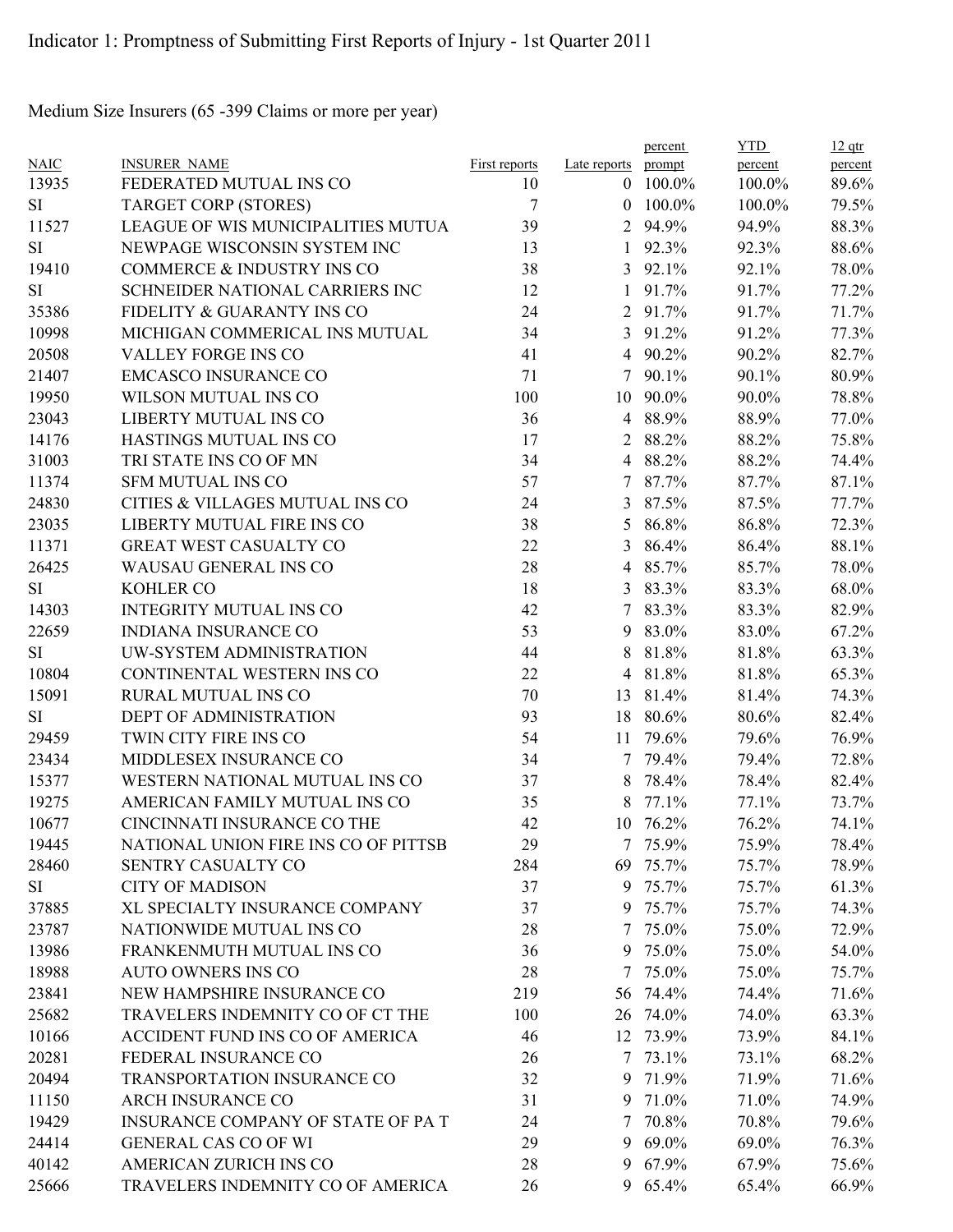Medium Size Insurers (65 -399 Claims or more per year)

|           |                                    |               |              | percent     | YTD.    | $12$ qtr |
|-----------|------------------------------------|---------------|--------------|-------------|---------|----------|
| N AIC     | <b>INSURER NAME</b>                | First reports | Late reports | prompt      | percent | percent  |
| 31895     | AMERICAN INTERSTATE INS CO         | 20            |              | $7\,65.0\%$ | 65.0%   | 69.5%    |
| 24228     | PEKIN INSURANCE CO                 | 16            |              | 6 $62.5\%$  | 62.5%   | 63.1%    |
| 43575     | INDEMNITY INSURANCE CO OF NORTH AI | 22            |              | $9.59.1\%$  | 59.1%   | 76.6%    |
| SI.       | MILWAUKEE BOARD OF SCHOOL DIR      | 90            | 37           | 58.9%       | 58.9%   | 50.3%    |
| <b>SI</b> | MILWAUKEE TRANSPORT SERVICES INC   | 11            |              | 5 $54.5\%$  | 54.5%   | 69.4%    |
| <b>SI</b> | <b>COUNTY OF MILWAUKEE</b>         | 28            | 15.          | 46.4%       | 46.4%   | $14.5\%$ |
| 19380     | AMERICAN HOME ASSURANCE CO         | $\theta$      |              | $0.0\%$     | $0.0\%$ | 68.4%    |
| 23442     | PATRIOT GENL INS CO                | $\theta$      |              | $0.0\%$     | $0.0\%$ | 80.5%    |
|           | <b>Totals for Group:</b>           | 2,416         |              | 520 78.5%   | 78.5%   | 73.8%    |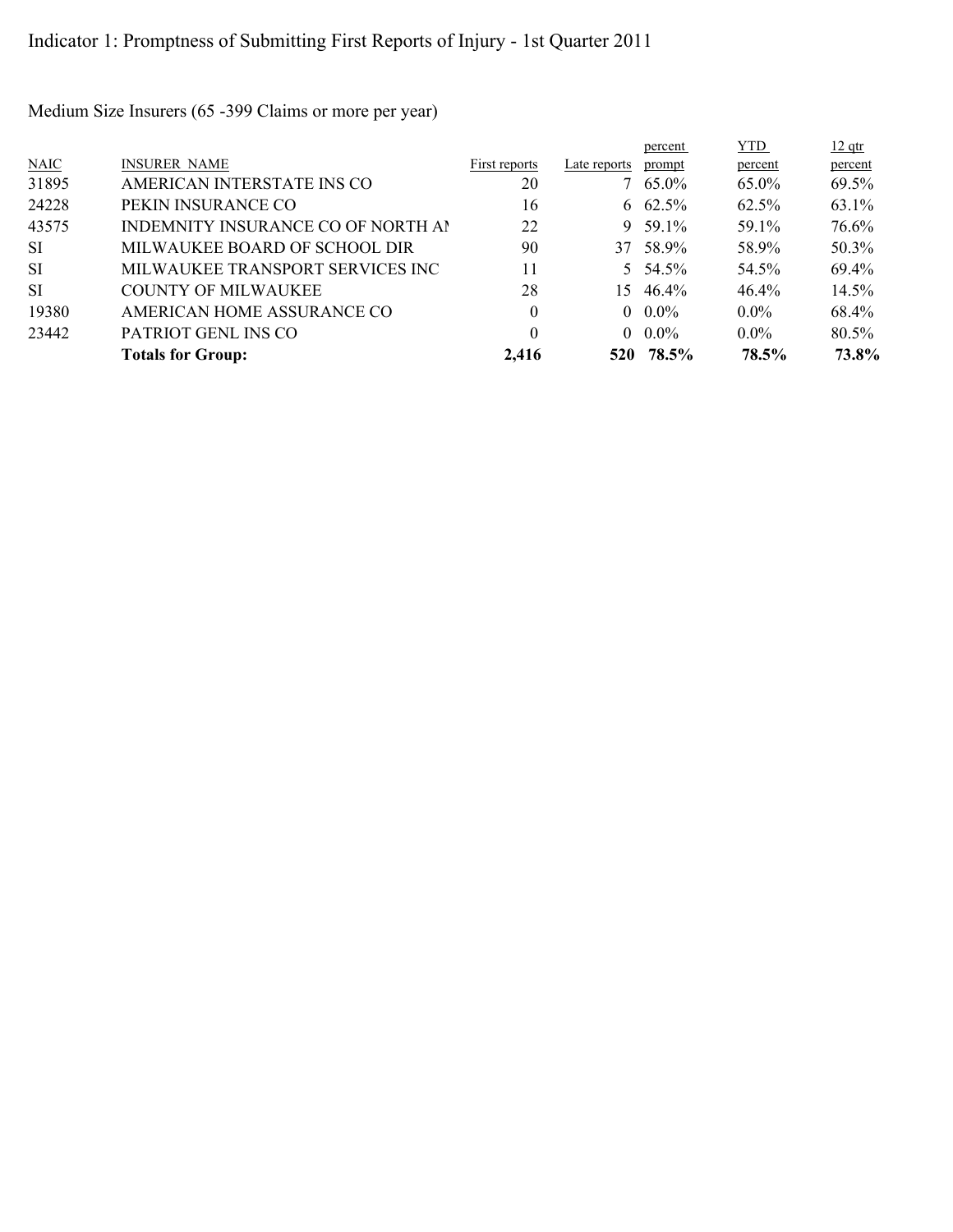Small Size Insurers (Less than 65 Claims per year)

|             |                                     |                  |                    | percent         | <b>YTD</b> | $12$ qtr |
|-------------|-------------------------------------|------------------|--------------------|-----------------|------------|----------|
| <b>NAIC</b> | <b>INSURER NAME</b>                 | First reports    | Late reports       | prompt          | percent    | percent  |
| <b>SI</b>   | FEDEX FREIGHT INC                   | 6                | $\Omega$           | 100.0%          | 100.0%     | 91.8%    |
| SI          | THE VOLLRATH COMPANY LLC            | 3                | 1                  | 66.7%           | 66.7%      | 91.8%    |
| <b>SI</b>   | <b>MARTEN TRANSPORT LTD</b>         | 16               | 3                  | 81.3%           | 81.3%      | 90.5%    |
| 25976       | UTICA MUTUAL INS CO                 | $\overline{2}$   | $\theta$           | 100.0%          | 100.0%     | 89.8%    |
| SI          | WISCONSIN BELL INC                  | 13               | $\mathbf{1}$       | 92.3%           | 92.3%      | 89.8%    |
| 13021       | UNITED FIRE & CASUALTY CO           | 12               | $\overline{2}$     | 83.3%           | 83.3%      | 89.4%    |
| SI          | <b>COUNTY OF WASHINGTON</b>         | 9                | $\theta$           | 100.0%          | 100.0%     | 88.5%    |
| <b>SI</b>   | COOPER POWER SYSTEMS LLC            | 0                | $\left( 0 \right)$ | $0.0\%$         | $0.0\%$    | 88.0%    |
| 36463       | DISCOVER PROPERTY & CASUALTY INSUI  | 13               | 2                  | 84.6%           | 84.6%      | 86.8%    |
| SI          | JOURNAL SENTINEL INC                | 8                | $\theta$           | 100.0%          | 100.0%     | 85.9%    |
| SI          | BRUNSWICK CORPORATION               | 4                | $\left( 0 \right)$ | 100.0%          | 100.0%     | 85.7%    |
| 19259       | SELECTIVE INS CO OF SOUTH CAROLINA  | 9                | 1                  | 88.9%           | 88.9%      | 85.5%    |
| <b>SI</b>   | <b>KWIK TRIP INC</b>                | 10               | $\left( 0 \right)$ | 100.0%          | 100.0%     | 85.5%    |
| <b>SI</b>   | KENOSHA UNIFIED SCHOOL DISTRICT     | 4                | $\theta$           | 100.0%          | 100.0%     | 85.4%    |
| 41394       | BENCHMARK INSURANCE CO              | 9                | 1                  | 88.9%           | 88.9%      | 85.4%    |
| 29424       | <b>HARTFORD CASUALTY INS CO</b>     | 23               | 5                  | 78.3%           | 78.3%      | 85.2%    |
| 19682       | HARTFORD FIRE INSURANCE CO          | 8                | 2                  | 75.0%           | 75.0%      | 84.5%    |
| <b>SI</b>   | <b>USF HOLLAND INC</b>              | 11               | $\overline{2}$     | 81.8%           | 81.8%      | 84.1%    |
| 20109       | BITUMINOUS FIRE & MARINE INS CO     | $\mathfrak{Z}$   | $\overline{3}$     | $0.0\%$         | $0.0\%$    | 83.3%    |
| 14508       | MICHIGAN MILLERS MUTUAL INS CO      | $\boldsymbol{0}$ | $\left( 0 \right)$ | $0.0\%$         | $0.0\%$    | 82.9%    |
| 21180       | <b>SENTRY SELECT</b>                | 7                | $\theta$           | 100.0%          | 100.0%     | 82.9%    |
| 30104       | HARTFORD UNDERWRITERS INS CO        | 12               | 2                  | 83.3%           | 83.3%      | 82.7%    |
| 11250       | <b>COMMUNITY INS CORP</b>           | $\boldsymbol{0}$ | $\overline{0}$     | $0.0\%$         | $0.0\%$    | 82.1%    |
| 24767       | ST PAUL FIRE & MARINE INS CO        | 0                | $\theta$           | $0.0\%$         | $0.0\%$    | 81.3%    |
| 20443       | CONTINENTAL CASUALTY CO             | 5                | $\left( 0 \right)$ | 100.0%          | 100.0%     | 80.7%    |
| SI          | <b>GENERAL MOTORS LLC</b>           | $\overline{0}$   | $\overline{0}$     | $0.0\%$         | $0.0\%$    | 79.6%    |
| 10472       | <b>CAPITOL INDEMNITY CORP</b>       | 10               | 2                  | 80.0%           | 80.0%      | 79.3%    |
| 12006       | DISTRICTS MUTUAL INS                | 7                | $\theta$           | 100.0%          | 100.0%     | 79.3%    |
| SI          | <b>CITY OF GREEN BAY</b>            | 5                | $\left( 0 \right)$ | 100.0%          | 100.0%     | 78.4%    |
| SI          | <b>COUNTY OF DANE</b>               | 7                | $\theta$           | 100.0%          | 100.0%     | 77.6%    |
| 19402       | CHARTIS PROPERTY CASUALTY CO        | 7                | 3                  | 57.1%           | 57.1%      | 77.5%    |
| SI          | <b>BRIGGS &amp; STRATTON CORP</b>   | 7                | $\mathbf{1}$       | 85.7%           | 85.7%      | 76.8%    |
| 25143       | STATE FARM FIRE & CASUALTY CO       | 9                | $\mathbf{1}$       | 88.9%           | 88.9%      | 76.5%    |
| 33600       | L M INSURANCE CORP                  | 11               |                    | 2 81.8%         | 81.8%      | 76.3%    |
| SI          | <b>CNH AMERICA LLC</b>              | 5                |                    | $1\ 80.0\%$     | 80.0%      | 76.1%    |
| SI          | <b>CITY OF KENOSHA</b>              | 8                |                    | 1 87.5%         | 87.5%      | 76.1%    |
| 26956       | WIS COUNTY MUTUAL INS CORP          | 10               | $\mathbf{1}$       | 90.0%           | 90.0%      | 76.1%    |
| 14591       | MILWAUKEE INS COMPANY               | $\boldsymbol{0}$ | $\overline{0}$     | $0.0\%$         | $0.0\%$    | 75.8%    |
| 25887       | UNITED STATES FIDELITY & GUARANTY ( | 27               | 3                  | 88.9%           | 88.9%      | 75.6%    |
| 20397       | VIGILANT INSURANCE CO               | 13               | $\mathbf{1}$       | 92.3%           | 92.3%      |          |
|             | <b>COUNTY OF WINNEBAGO</b>          |                  |                    |                 |            | 74.1%    |
| SI          |                                     | 3                |                    | $1\quad 66.7\%$ | 66.7%      | 73.4%    |
| SI          | <b>CITY OF RACINE</b>               | 3                | 1                  | 66.7%           | 66.7%      | 72.7%    |
| SI          | <b>COLUMBIA-ST MARY'S GROUP</b>     | 18               | 5                  | 72.2%           | 72.2%      | 71.5%    |
| 19038       | TRAVELERS CASUALTY & SURETY CO      | 14               |                    | 4 71.4%         | 71.4%      | 71.4%    |
| 18767       | CHURCH MUTUAL INSURANCE CO          | 13               |                    | 4 69.2%         | 69.2%      | 69.0%    |
| 20478       | NATIONAL FIRE INS CO OF HARTFORD    | 3                | $\theta$           | 100.0%          | 100.0%     | 68.4%    |
| 14117       | <b>GRINNELL MUT REINSUR CO</b>      | 5                |                    | 2 $60.0\%$      | 60.0%      | 68.4%    |
| 25615       | CHARTER OAK FIRE INS CO             | 7                |                    | 1 85.7%         | 85.7%      | 67.0%    |